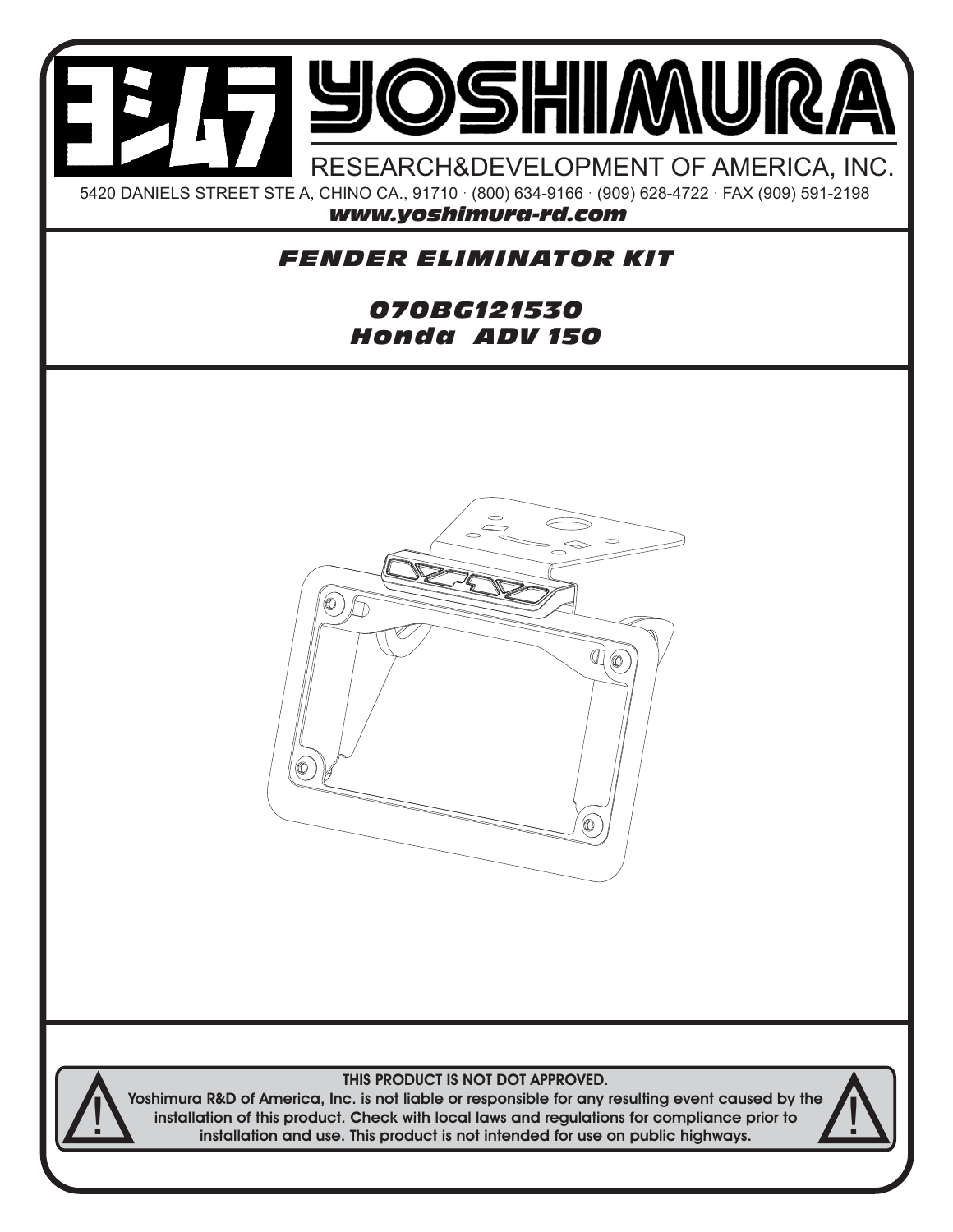

| No.                                                                   | <b>Item</b>         | <b>Description</b>                             | Qty.         |
|-----------------------------------------------------------------------|---------------------|------------------------------------------------|--------------|
| $\mathbf{1}$                                                          | 12153-FEBKT         | <b>Fender Eliminator Bracket</b>               | $\mathbf 1$  |
| 2                                                                     | 070BG-LH-K1         | LED License Plate Light                        | 1            |
| 3                                                                     | 070BG-LPF           | License Plate Frame                            | 1            |
| 4                                                                     | 12200-TSB-L         | Left Turn Signal Bracket                       | 1            |
| 5                                                                     | 12200-TSB-R         | <b>Right Turn Signal Bracket</b>               | $\mathbf{1}$ |
| 6                                                                     | M6X16BHS            | 6mm x 16mm Button Head Screw                   | 2            |
| $\overline{7}$                                                        | M6X14BHS            | 6mm x 14mm Button Head Screw                   | 2            |
| 8                                                                     | M4X6BHS             | 4mm x 6mm Button Head Screw                    | 2            |
| 9                                                                     | <b>6MMWASHER</b>    | 6mm Washer                                     | 4            |
| 10                                                                    | 6MMLN               | 6mm Nylon Lock Nut                             | 4            |
| $***$                                                                 | <b>BN-SSS-22-18</b> | <b>Butt Connectors</b>                         | 2            |
| $***$                                                                 | 17100               | <b>Yoshimura Sticker Sheet</b>                 | 1            |
| <b>Optional Parts</b>                                                 |                     |                                                |              |
| 070BGUNVTBKT                                                          |                     | Universal Turn Signal Bracket Kit              |              |
| 073BG-HON-1                                                           |                     | Plug-n'-Play Turn Signal Adapter Wire          |              |
| 072BGLTSFK                                                            |                     | Yoshimura LED Front Turn Signal Kit            |              |
| 072BGLTSFK-S                                                          |                     | Yoshimura Sequential LED Front Turn Signal Kit |              |
|                                                                       | 072BGLTSR           | Yoshimura LED Rear Turn Signal Kit w/ Relay    |              |
| 072BGLTSR-S<br>Yoshimura Sequential LED Rear Turn Signal Kit w/ Relay |                     |                                                |              |
| 073BG121530                                                           |                     | <b>Front Turn Signal Mounting Plates</b>       |              |

\*\* Not shown on diagram.